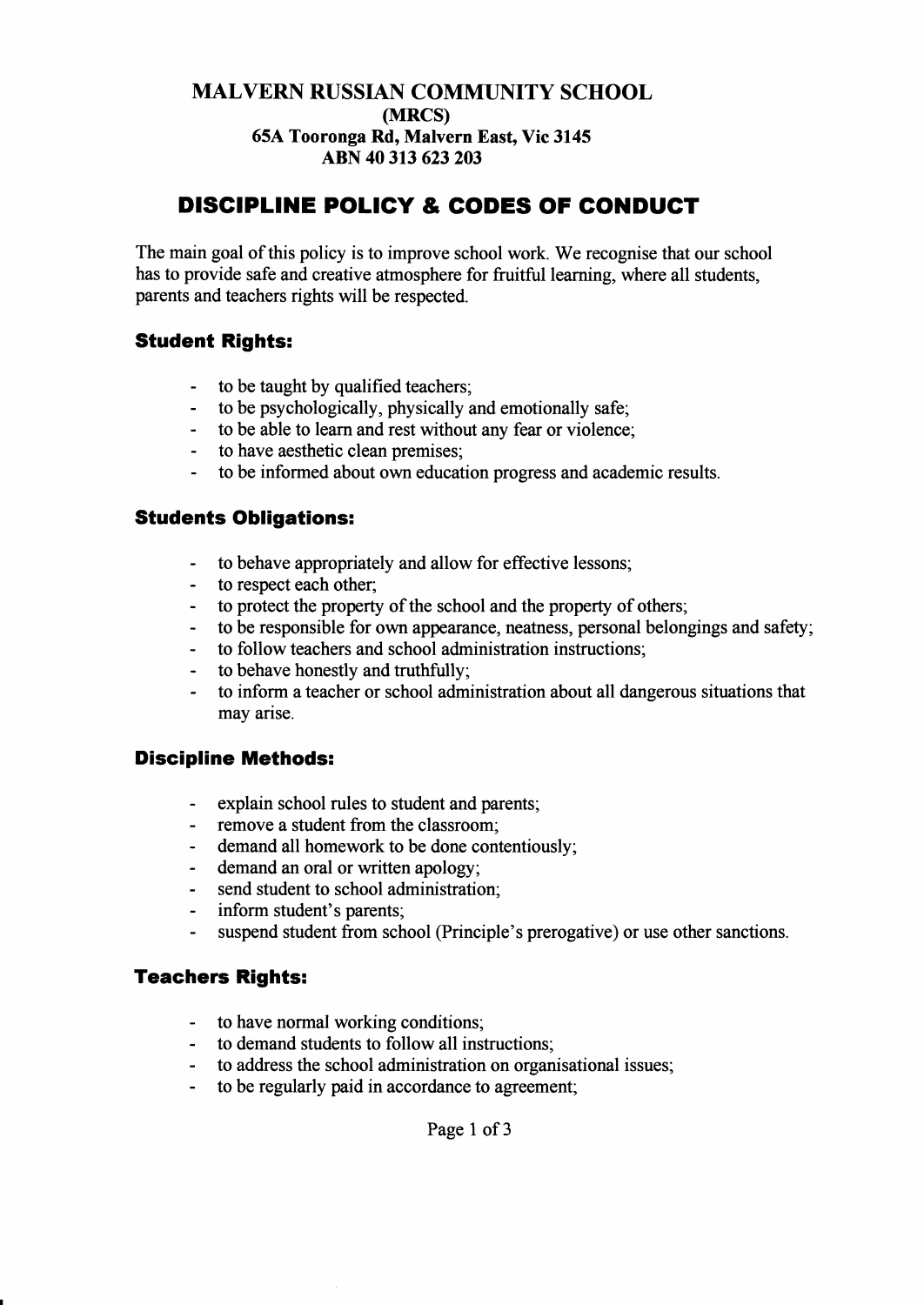-to be respected by students, parents and administration;

-to appoint students responsible for cleaning classroom and other duties.

#### Teachers Obligations:

- -to prepare all teaching materials prior to lessons;
- -to start and finish lessons in accordance with school schedule;
- -to respect students and their parents;
- -to look after children during breaks
- -to inform parents on students progress, academic performance and behaviour,

#### Parents Rights:

- to be informed about child's progress, academic performance and behaviour;
- -to have access to school programs and curriculum;
- to discuss with teachers and administration all school issues that are in the interest Of their child.

#### Parents Obligations:

- to bring children to school on time and pick them up after lessons.,
- take all responsibilities for the safety of their children before the first bell and after the last bell rings;
- to supervise student's homework;
- to be responsible for student's appearance, neatness and readiness for lessons;
- -to remind children of school rules;
- -to pay school fees in the first three weeks after the term starts.

#### Principal's Rights:

- to demand students, parents and teachers to abide to school rules and fulfil their obligations;
- -to make decisions and solve problems that may be raised by students, teachers or parents;
- to apply sanctions to those who do not abide with school rules and their Obligations;
- -to interview teachers, sign contracts and appoint staff on an equal opportunity basis;
- to apply a 6 months probationary period for employees.